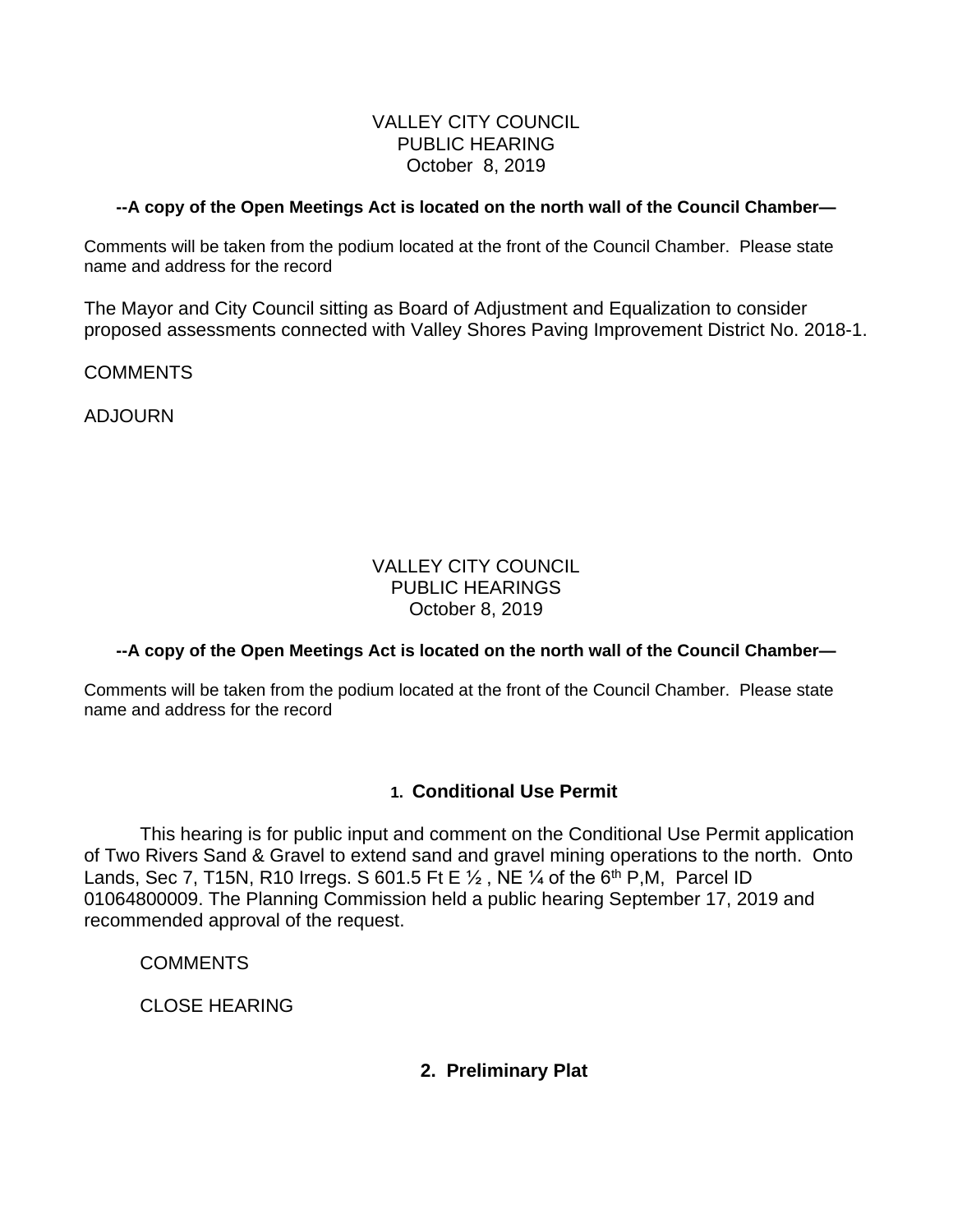This hearing is for public input and comment for application on Prelimiinary Plat for part of the NE ¼, of the NE ¼, OF Lands Sec 1, T15. R9, except for Jefferson Circle-Irregs S 720.59 W 661.97 together with N 264.61 S 648.61 W 625.00 E 658 NE ¼ Sec 01.15.09 FKA S 25 Ft lot 24 & all lots 25 thru 86 Country Aire Addition. The Planning Commission held a public hearing September 17, 2019 and recommended approval of the preliminary plat.

**COMMENTS** 

CLOSE HEARING

Anyone desiring to speak on any item on the Agenda is invited to do so, but will be limited to three minutes. After being recognized by the Mayor, please state your name and address for the record. Anyone desiring to speak for a longer period of time should make arrangements with the City Clerk prior to the meeting.

AGENDA

VALLEY CITY COUNCIL

## OCTOBER 8, 2019

## **--A copy of the Open Meetings Act is located on the north wall of the Council Chamber—**

Any agenda item may be moved at any time at the discretion of the Mayor.

The Mayor and Council reserve the right to adjourn into executive session on any agenda item per Nebraska Revised Statutes 84-1410.

One copy of all reproducible written material to be discussed at this meeting is available for examination or copying.

- 1. ROLL CALL
- 2. PLEDGE OF ALLEGIANCE
- 3. MEETING CALLED TO ORDER
- 4. PROOF OF PUBLICATION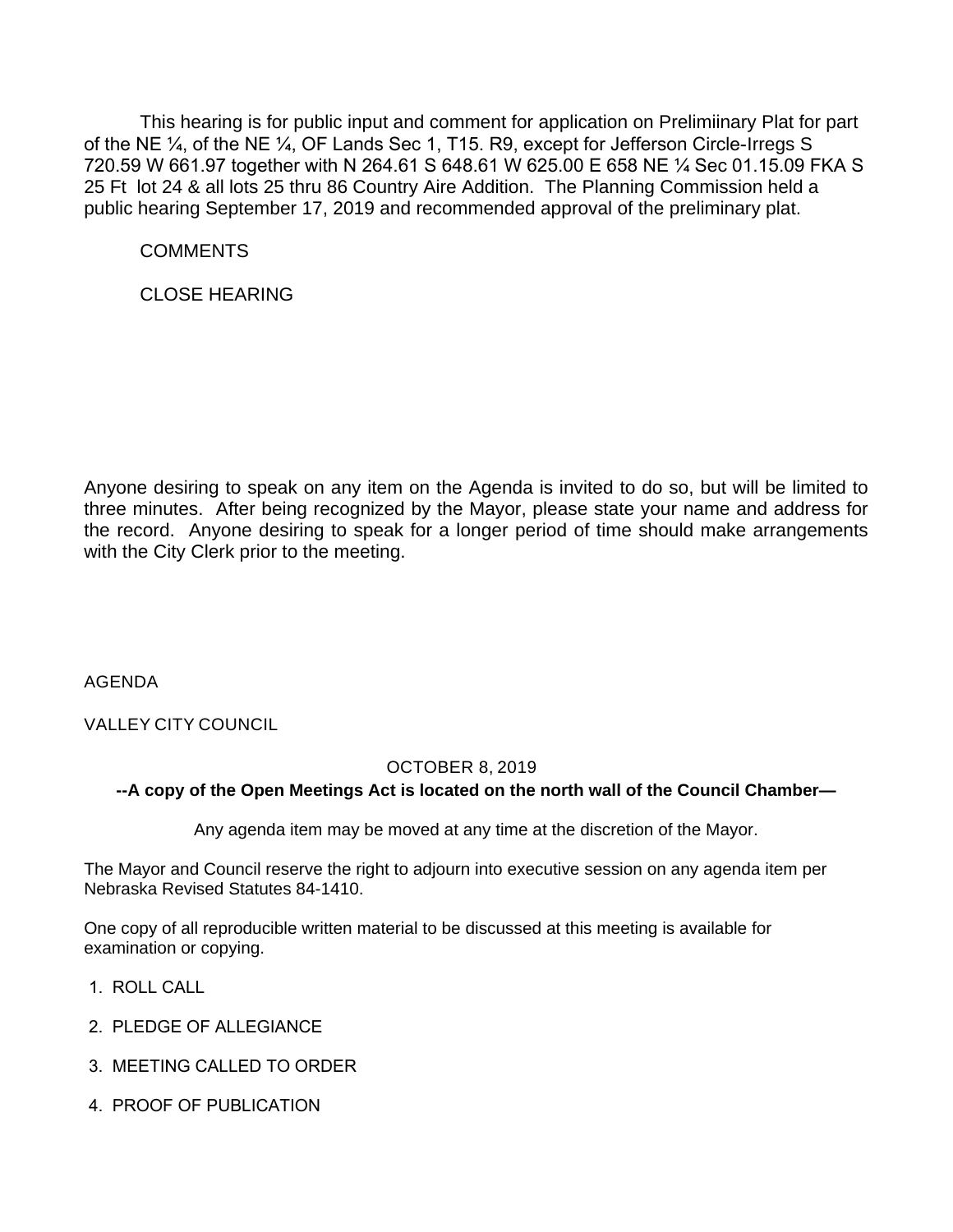#### 5. VISITORS/CORRESPONDENCE

#### 6. APPROVAL OF AGENDA

#### 7. CONSENT AGENDA

All agenda items indicated by an asterisk will comprise the consent agenda and will be acted on in a single motion. Consent agenda items are being forwarded to the Council Members. Items may be deleted from the consent agenda at the request of a Council member.

- \* ACCEPT MINUTES
- \* ACCEPT TREASURER'S REPORT
- \* APPROVE BILLS PAID DURING THE MONTH
- \* APPROVE BILLS & ADDITIONAL BILLS PRESENTED FOR PAYMENT **A Complete listing of claims processed through Monday, October 7, 2019 is on file in the office of the City Clerk**
- \* SEPTEMBER PAYROLL, \$61,431.05/I.R.A.,\$924.88
- SEPTEMBER KENO RECEIPTS, \$4,090.56
- \* ACCEPT PEOPLESERVICE, INC. REPORT
- \* ACCEPT PLANNING COMMISSION MINUTES 9/17/19
- \* ACCEPT SEPTEMBER LIBRARY STATISTICS REPORT
- 8. DESIGNATE FIRST NEBRASKA BANK AS DEPOSITORY/ Annual action by the Council to meet statutory requirements.
- 9. JOHN TRECEK RESOLUTION NO. 2019-40 / Council consideration and action to call for payment and redemption of General Obligation Bonds , Series 2012, \$315,000.00.
- 10. JOHN TRECEK RESOLUTION NO. 2019-41 / Council consideration and action to call for payment and redemption of General Obligation Bonds , Series 2014, \$435,000.00.
- 11. JOHN TRECEK ORDINANCE NO. 726 / Council consideration and action authorizing the issuance of general obligation bonds of the City of Valley for the purpose of refunding outstanding general obligation bonds, Series 2012 and Series 2014, \$760,000.00
- 12. RESOLUTION NO 2019-42 / Council consideration and action to set special assessments connected with Valley Shores Paving District 2018-1.

13. RESOLUTION NO. 2019-43 / Council consideration and action to authorize building official Michael Burns to issue a conditional use permit to Two Rivers Sand & Gravel extending mining operations to the north. Onto Lands, Sec 7, T15N, R10 Irregs. S 601.5 Ft E  $\frac{1}{2}$ , NE  $\frac{1}{4}$  of the 6<sup>th</sup> P,M, Parcel ID 01064800009 as addressed in the public hearing.

14. KELLY HINRICHS / To voice concerns he has about the proposed Country Aire development.

15. COUNCIL CONSIDERATION and action regarding Preliminary Plat for part of the NE  $\frac{1}{4}$ , of the NE ¼, of Lands Sec 1, T15. R9, except for Jefferson Circle-Irregs S 720.59 W 661.97 together with N 264.61 S 648.61 W 625.00 E 658 NE ¼ Sec 01.15.09 FKA S 25 Ft - lot 24 & all lots 25 thru 86 Country Aire Addition as addressed in the public hearing.